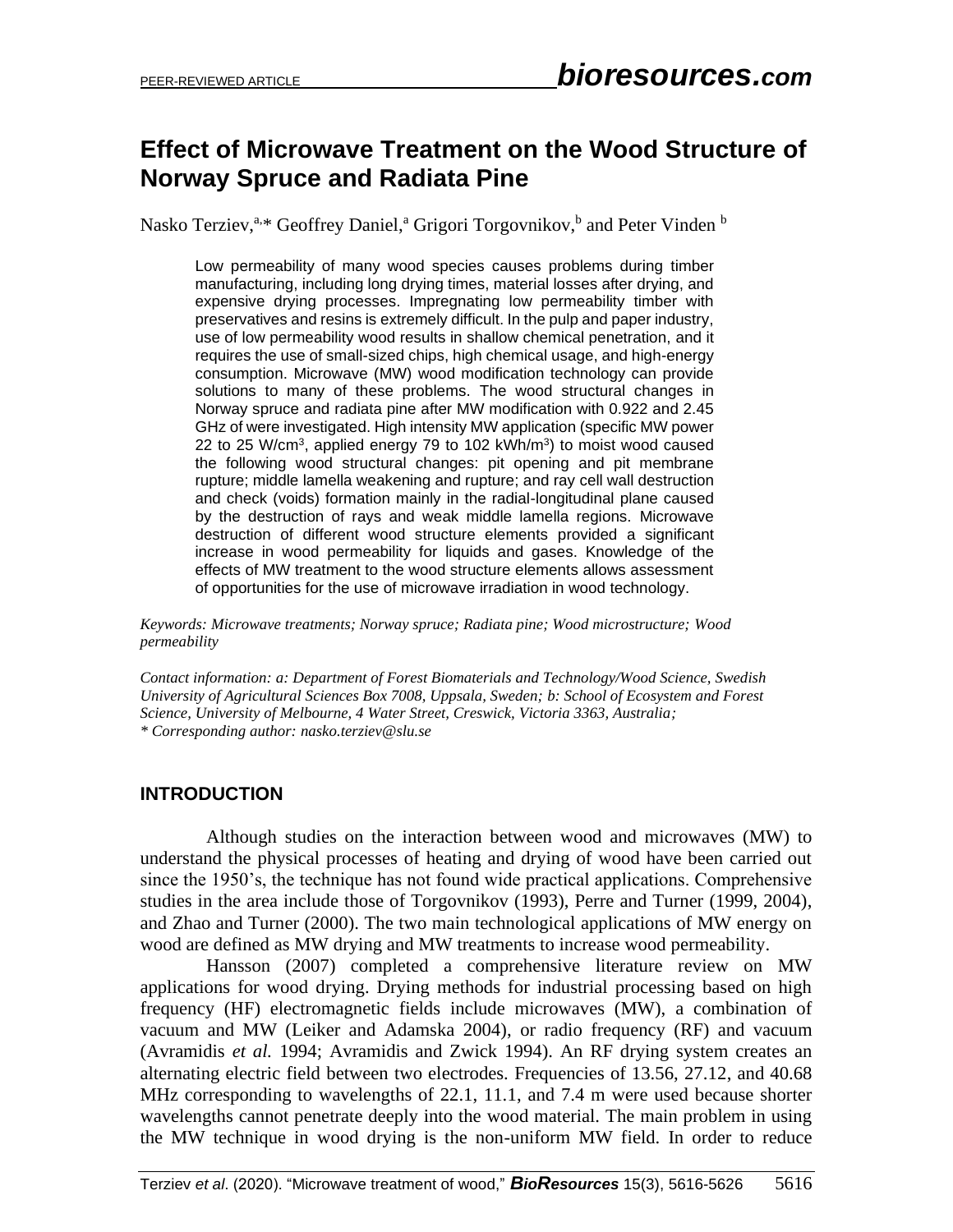problems of uneven field distribution and power intensity, an industrial-scale online microwave drier for wood components has been adapted for wood (Antti 1999; Antti and Perré 1999) to achieve a uniform heating of the load in order to prevent stress development since too high-energy absorption causes steam expansion resulting in checks. Oloyede and Groombridge (2000) demonstrated that microwave heating reduced the strength of dried wood by 60%. Torgovnikov and Vinden (2000) used the steam expansion caused by microwaves of high intensity to modify selected hardwoods by increasing their permeability but also revealed a decrease of wood strength.

According to Torgovnikov and Vinden (2000), MW processing of heartwood of radiata pine, Douglas fir, and Sitka spruce species using  $69$  to 111 kWh/m<sup>3</sup> energy facilitates the uptake of water-based preservatives by a factor of 2.9 to 5.3 compared with control timber. Refractory hardwood species (such as messmate, yellow stringybark, and blue gum) show an increase of water-based preservative uptake by a factor ranging from 8 to 14 times following microwave modification using an applied MW energy of 158 to 236 kWh/m<sup>3</sup>. Very few studies concerning MW treatment of other species are available. Experiments with the MW processing of Norway spruce (*Picea abies*) demonstrated a significant increase in the uptake of a 2% copper-based preservative after wood modification by 2.45 GHz MW frequency and energy greater than 50 kWh/m<sup>3</sup> (Treu and Gjølsjø 2008). Larch (*Larix olgensis*) wood modification by applying intensive MW irradiation (Liu Hong-Hai *et al*. 2005) showed a 2.5- to 3.3-fold increase in water uptake compared with untreated wood while the MOE and MOR remain practically unchanged. Recently Terziev *et al.* (2019, unpublished results) demonstrated a theoretical model intended for selective opening of the bordered pits in softwoods by strictly defined MW frequencies, thus retaining the mechanical properties of wood unchanged.

Torgovnikov and Vinden (2009) have described structural changes in wood after MW modification, their effect on wood properties, and the process parameters required for different degrees of wood modification. Experiments with hardwood species such as. blue gum (*Eucalyptus globulus*), shining gum (*Eucalyptus nitens*), stringybark (*Eucalyptus muelleriana*), messmate (*Eucalyptus obliqua*), paulownia (*Paulownia elongata*), and radiata pine (*Pinus radiata*) heartwood showed that full cross section preservative penetration can be achieved using the MW approach.

The development of novel wood-based materials and technologies is important from both scientific and industrial points of view. The main challenge in the pulp technology is to intensify the processes and reduce energy consumption. MW technology has been successfully used in trials for the pretreatment of chips for chemical pulping (Scott *et al.* 2002; Compere 2006; USDE 2006, 2007). The advantages (USDE 2006, 2007) of the treatments included improved yield and throughput (40%), reduction of chemical use (40%), and reduction of wood losses associated with oversized chips as well as energy savings due to natural gas reduction (40%). Another branch of MW utilisation include novel treatments, *e.g.*, initial MW radiation can facilitate the chemical-mechanical defibrillation of wood for subsequent development of new wood-based materials with superior properties (*e.g.*, Song *et al.* 2018; Li *et al.* 2019).

The rupture of wood structure elements reduces the strength properties of wood, which is an advantage in many cases when solid wood is converted into chips and fibres in the pulp, chipboard and fibreboard industries. When intense microwave (MW) power is applied to moist wood the internal water content heats rapidly to the boiling point, generating steam pressure within the wood cells. As the pressure increases, the pressure gradients rupture the weakest elements of the wood structure, thereby increasing wood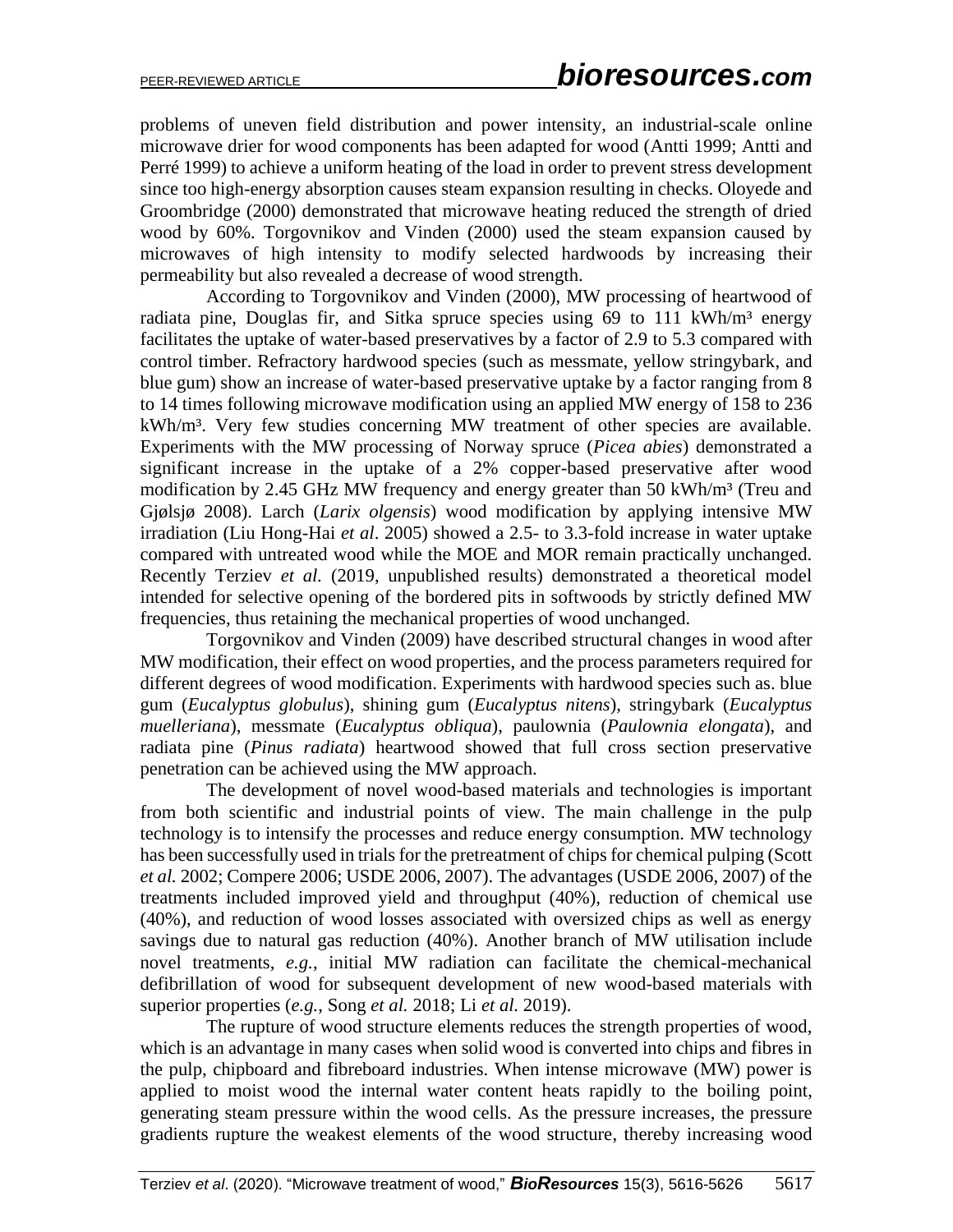permeability for liquids and gases. Increasing MW intensity increases the level of wood modification, consequently increasing wood permeability. Experiments have shown that increasing the level of applied MW power leads to temperatures as high as 158 °C inside solid wood, which develops steam pressure up to 6 bar. With this process, it is possible to rupture certain wood structure elements and form various sized cavities in both the radial and longitudinal planes increasing porosity and wood permeability in all directions (Torgovnikov and Vinden 2009). Such wood modification requires applied MW energy levels from 250 up to 1200 MJ/m<sup>3</sup> depending on the wood species physical properties.

A demonstration of the MW treatment effects on the wood microstructure can explain eventual improvement of wood permeability, reduction of its mechanical performance and demonstrate new paths for further modification of wood materials. The objective of the present study was to demonstrate the effect of two MW industrial frequency treatments on the microstructure and ultrastructure of Norway spruce and radiata pine wood.

# **EXPERIMENTAL**

## **Wood Material**

Wood of Norway spruce (*Picea abies* (L.) Karst.) and radiata pine (*Pinus radiata* D. Don) were studied. Sawn planks of Norway spruce with dimensions  $45 \times 90 \times 2000$  mm and initial moisture content (MC) of 60% were used in the experiments. The planks contained both sap- and heartwood, and the average oven dry density was  $478 \text{ kg/m}^3$ . Wood blocks of radiata pine  $(90 \times 90 \times 2000 \text{ mm})$  with an average initial MC of 40% and density of 480 kg/m<sup>3</sup> were used.

## **Microwave Treatments**

The Norway spruce planks were MW treated in a 60 kW (two 30 kW generators from Muegge) microwave plant operating at a frequency 2.45 GHz, while radiata pine blocks were treated with 60 kW power at frequency of 0.922 GHz. The MW plant possesses four sub-systems:

- 1. A MW sub-system for efficient supply of MW energy to the timber includes generators with auto tuners and product specific MW applicators (*i.e.* a MW applicator is a device in which microwaves interact with the timber);
- 2. Conveyer for centring and moving the timber through the applicator at controllable speeds;
- 3. Air dynamic sub-system to remove water vapour and wood particles from the applicator and prevent moisture condensation on the internal surfaces of the applicator. It consists of a fan, an electric heater and a cyclone interconnected to the large-diameter air ducts;
- 4. Control and operation sub-system for effective control of the timber modification process. The technical specifications of the MW plant is shown in Table 1.

A three-port MW applicator with 2.45 GHz frequency was used for experiments with Norway spruce (Fig. 1). For radiata pine processing, a one-port waveguide applicator at a frequency of 0.922 GHz was used (Fig. 1).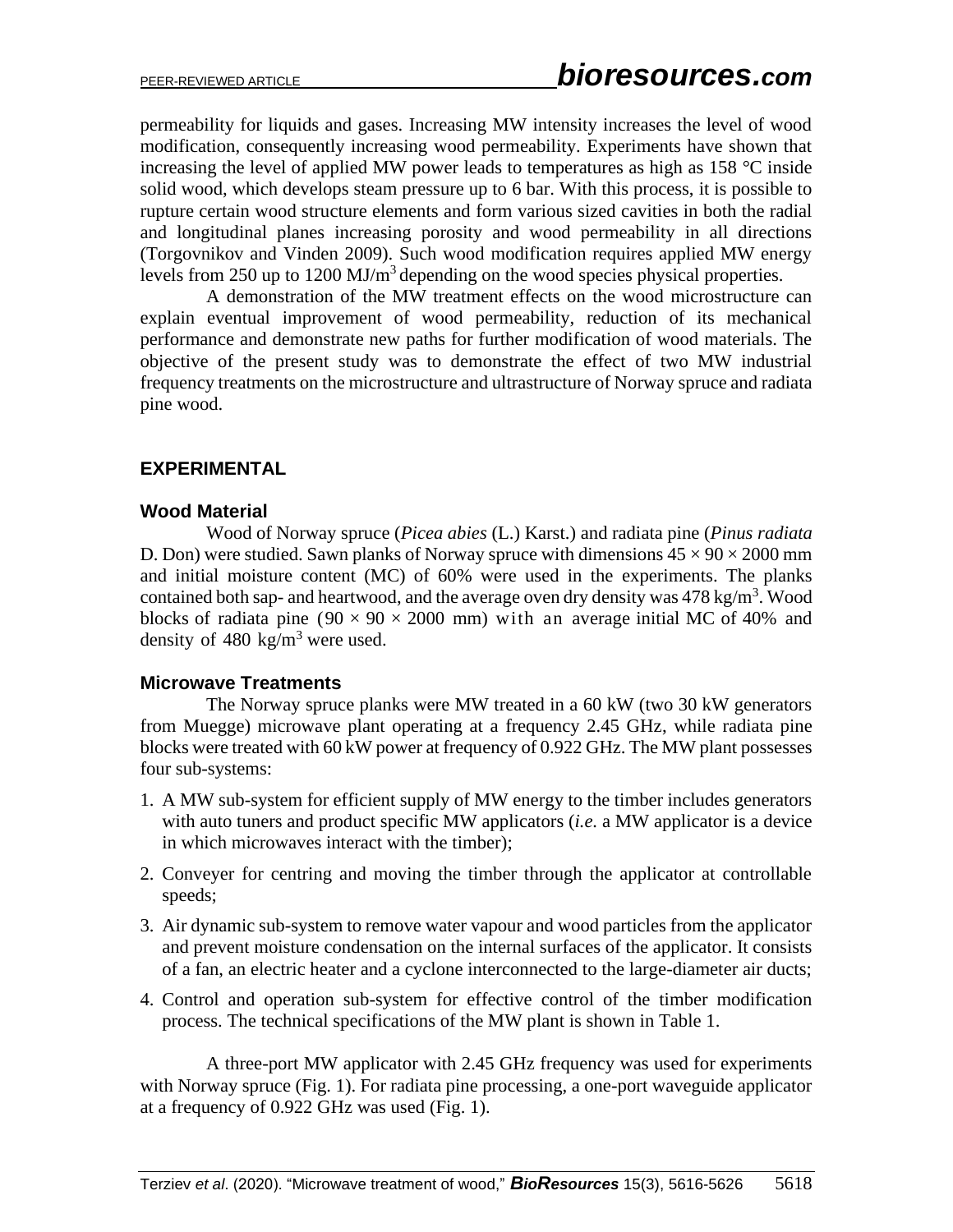| <b>Parameters</b>         | Plant for treatment of sawn timber |             |
|---------------------------|------------------------------------|-------------|
| Maximum timber size, (mm) | 100×100×4500                       | 90×90×4500  |
| Frequency (GHz)           | 2.45                               | 0.922       |
| Max MW power, (kW)        | $2\times30$                        | 60          |
| Feed speed, (m/min)       | up to 3                            | up to $3$   |
| Air heater, (kW)          | 13                                 | 13          |
| Fan, (kW)                 | 2.8                                | 2.8         |
| Feed system               | <b>Rollers</b>                     | <b>Belt</b> |





**Fig. 1.** Three-port MW applicator for 2.45 GHz (top) and one-port MW applicator for 0.922 GHz (bottom) frequency treatment of sawn timber

#### **Scanning Electron Microscopy (SEM)**

Changes in wood structure after MW modification were revealed using scanning electron microscopy. Wood samples were conditioned at 20 °C and relative humidity of 60%. Thereafter, small sub-samples for microscopy (approximately  $3 \times 3 \times 3$  mm in radial (RLS), tangential (TS), tangential longitudinal (TLS), and radial (RLS) longitudinal direction) were cut from an area located 1 mm beneath the surface and another area located deeper in the plank. The sub-samples were planed carefully using a sledge microtome. They were then mounted on stubs using double-sided cellotape and coated with Pt/Pd using an on Agar High Resolution Sputter coater. Semi-thin sections (*i.e.*, TS, TLS, RLS) were cut using a Leitz microtome, air-dried, mounted on stubs, and coated with gold (Emitech E5000 sputter coater) and observed using a Philips XL30 ESEM (FEI, Eindhoven, Holland, now ThermoFisher Scientific) at 15 kV (Daniel *et al.* 2004). Features from the SEM observations were used to discuss the effect of MW on the anatomical features.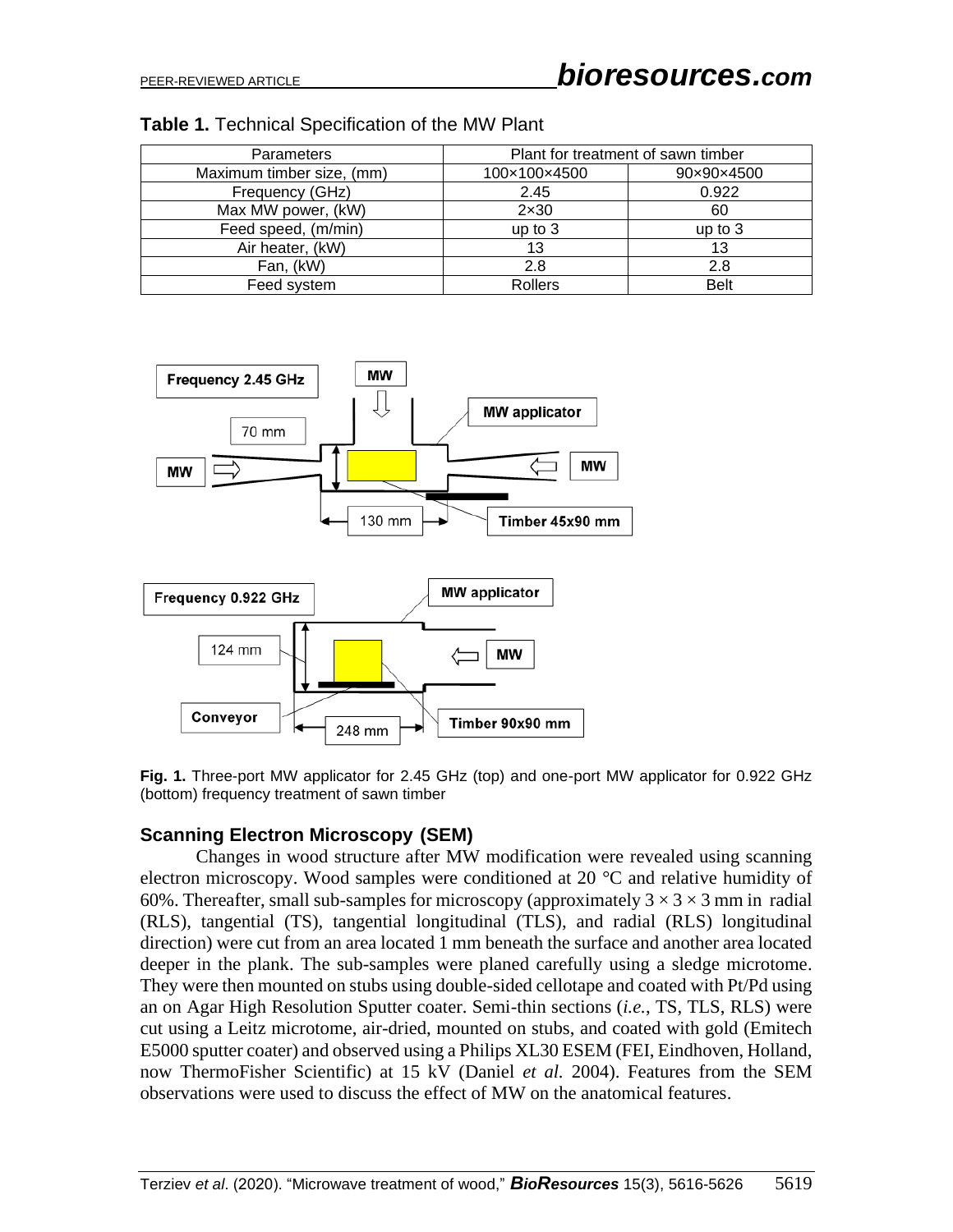## **RESULTS AND DISCUSSION**

With the 3-port applicator (2.45 GHz), the MW power was supplied by one generator *via* left and right radiators (50% of total) and by a second generator via the top radiator (50% of total). In the 0.922 GHz applicator, all power was supplied from one generator. MW wood modification schedules used for wood processing are outlined in Table 2.

| Categories                                            | Norway spruce | Radiata pine |
|-------------------------------------------------------|---------------|--------------|
| Frequency, GHz                                        | 2.45          | 0.922        |
| MW power supplied, kW                                 | 20            | 36           |
| Timber speed in applicator, mm/s                      | 17.3          | 12.1         |
| MW energy absorbed by wood, kWh/m <sup>3</sup>        | 79            | 102          |
| Average specific MW power supplied to the interaction | 25            | 22           |
| zone, W/cm <sup>3</sup>                               |               |              |

#### **Table 2.** MW Modification Schedules Used for Timber Processing

#### **MW Treatment Procedure**

The MW plant feeding system moves boards *via* MW applicator at required speeds. MW radiators supply MW energy to the board in the applicator from both the sides and top. Green wood readily absorbs microwave energy because of its high moisture content. This results in a very high release of energy from within the wood material. Intensive MW power applied to the wood generates steam pressure within wood cells. Under high internal pressure, the pit membranes in cell walls and weak ray cells are ruptured to form pathways for easy transportation of liquids and vapours. An increase in the intensity of the MW energy applied to the wood increases the internal pressure, resulting in the formation of cracks and voids in the radial-longitudinal planes (Fig. 2). Vapour released from the wood was removed from the applicator by an airflow with temperature of 110 °C.



**Fig. 2**. Cross-sections of wood showing effect of intense microwave treatments on radiata pine (left) and spruce wood (right). Pronounced radial checking passes through several annual growth rings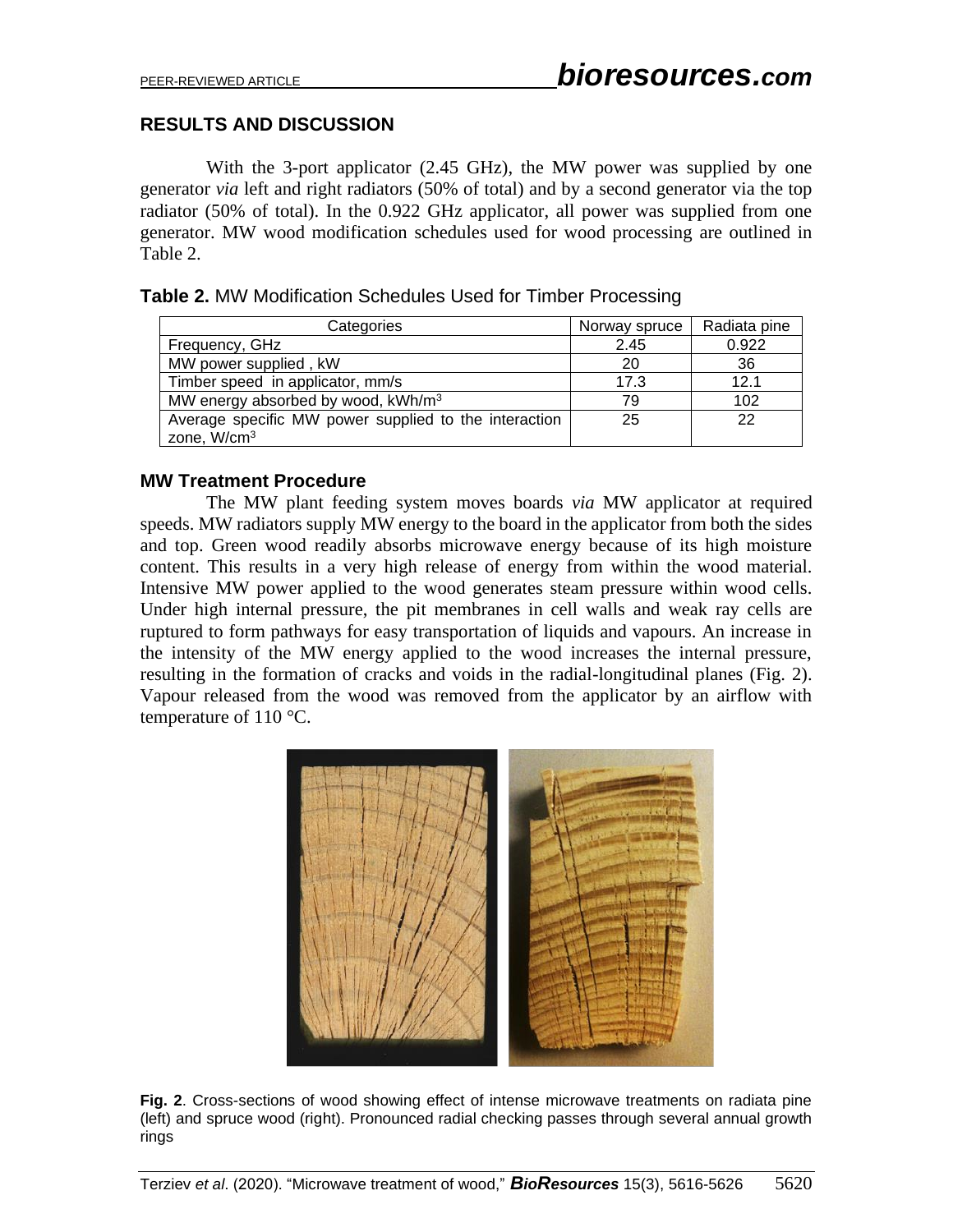Softwood tracheids are connected by bordered pits, which are open in fresh undried sapwood. The pit's torus is suspended to the periphery of the pit chamber by a margo consisting of strands of cellulose microfibrils. MW heating inside moist wood is non-uniform and non-uniform water heating and evaporation creates pressure gradients between cells. "Hot spots" continually develop at different times and in different places in the wood, material. Chaotic "hot spots" provide local steam explosions in wood cells creating pressure gradients between cells that rupture pit membranes (*i.e.*, torus and margo). Pressure gradients also rupture middle lamellae and cell walls if the applied MW power is very high.

#### **Microstructural Changes in Radiata Pine**

Although the microscopy study carried out cannot lead to any conclusions regarding the percentage of aspirated bordered pits, pit apertures in the MW treated wood often appeared modified (Fig. 3). Damage of pit apertures can facilitate the penetration of preservatives.

Major changes in the warty- and  $S_3$  layers of wood cells were apparent. These two fine layers are usually not considered as important structures due to their relatively small thickness compared to the  $S_2$  layer. However, the warty and  $S_3$  layers are of vital importance for the living tree, where they influence the transport process of sap; the collapse and checking of the cell wall starts from these layers when the sap is evacuated during drying. The two layers become extremely important during the process of impregnation since the majority of chemicals impregnated normally enter the wood cell wall through the warty- and  $S_3$  layers. The concentration of lignin in the  $S_3$  layer for some species is almost twice as high as in the  $S_2$  layer (Donaldson 1987), thus providing better thermoplasticity and reduced cell wall porosity.



**Fig. 3.** Remains of pit apertures (left) after splitting and micro checks in  $S_3$  cell wall of radiata pine earlywood tracheids treated by microwaves (right)

SEM observations (Fig. 3) showed characteristic micro-checks in the  $S_3$  layer of MW treated samples. The micro-checks were approximately 1 to 2  $\mu$ m wide, appearing in a disorderly manner (Fig. 3) without any tendency to follow the microfibril angle of the  $S_3$ layer. Some micrographs show that certain places in the wood were normal without any visible changes and the pits appeared undamaged. In other places, numerous checks in the bordered pits were apparent (Fig. 2, left). The checks followed often along the pit aperture and continued in the  $S_2$  layer. Remains of pit aperture after splitting are shown in Fig. 3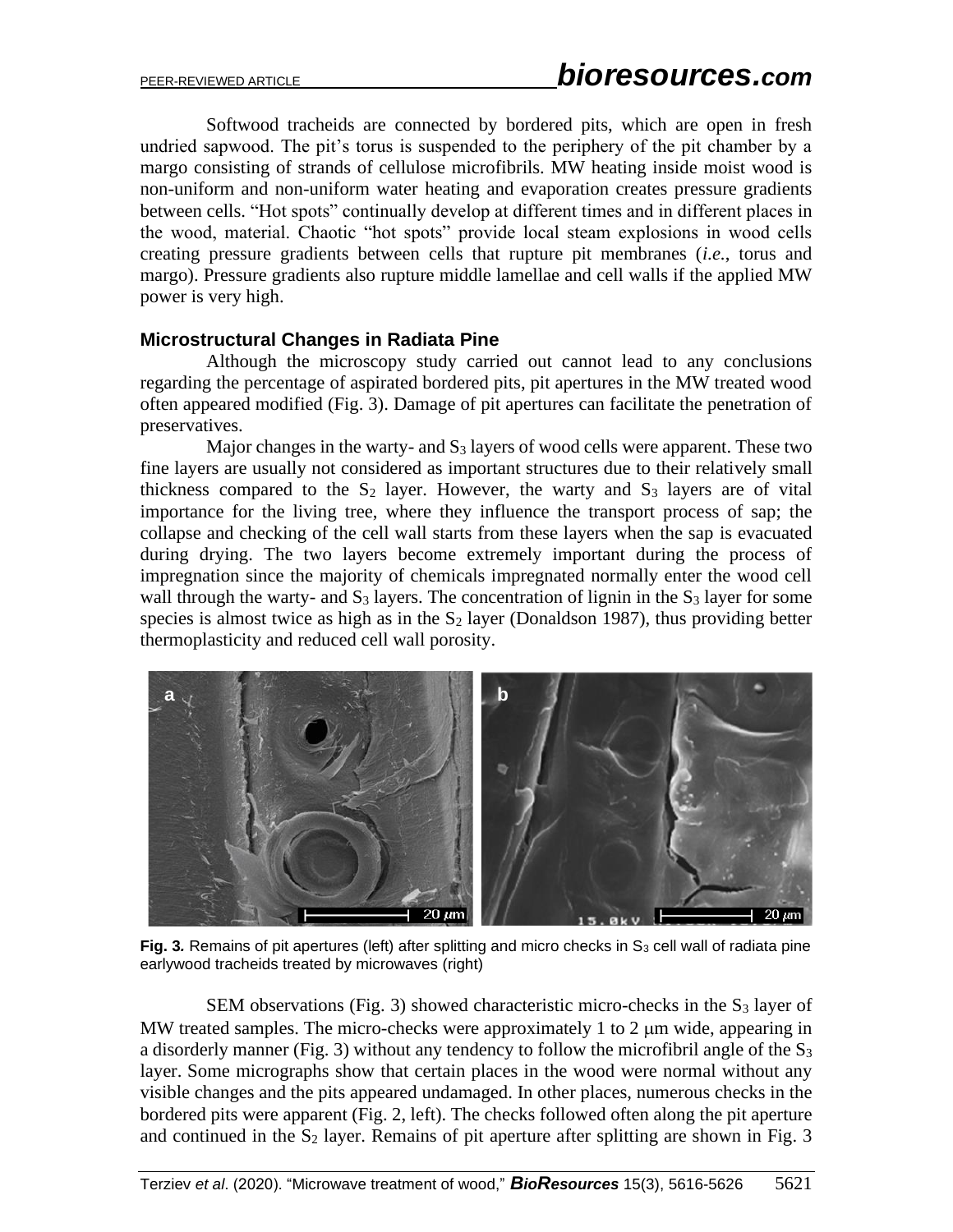(left) as evidence of the force of water vapour. The checks comprise the entire scale from wider than 1 mm macro checks to micro checks (1 to 2  $\mu$ m) in the warty and S<sub>3</sub> layers of the cell walls (Fig. 3, right).

The most common way of checking caused by MW treatment was along the rays (Fig. 2). The compound middle lamellae is the weakest point in the cell wall structure and frequent cleavage was apparent. In some cases, all the cells in the ray can be destroyed (Fig. 4).



**Fig. 4.** SEM images of radiata pine after MW irradiation. a) TS section showing loss of tracheid integrity and fractures in ray canals; b) TLS section with longitudinal ruptures between separated tracheids; c, d) TS section of latewood with cracks formed along the radial and tangential walls of tracheids in middle lamella/primary wall regions; e) RLS showing ruptures along middle lamella/primary wall regions. Parts of the radial oriented S1 layer are also apparent

Ray cell walls are normally weaker than tracheids walls, and therefore almost all ray cells are ruptured after intensive MW treatment. Ray cell wall rupturing provides an increase of wood permeability mainly in radial direction and thus, the wood strength reduction caused by MW treatment can be explained by compound middle lamella weakening and/or rupturing, ray cell collapse and check development in the wood structure at both micro- and macro levels.

A high degree of MW modification converts wood into a highly porous material with numerous cavities, mainly in the radial-longitudinal planes and dramatically changes the physical and mechanical properties of wood. Checks present in the modified softwoods increases the specific wood volume up to 10% and accordingly reduces wood density. Up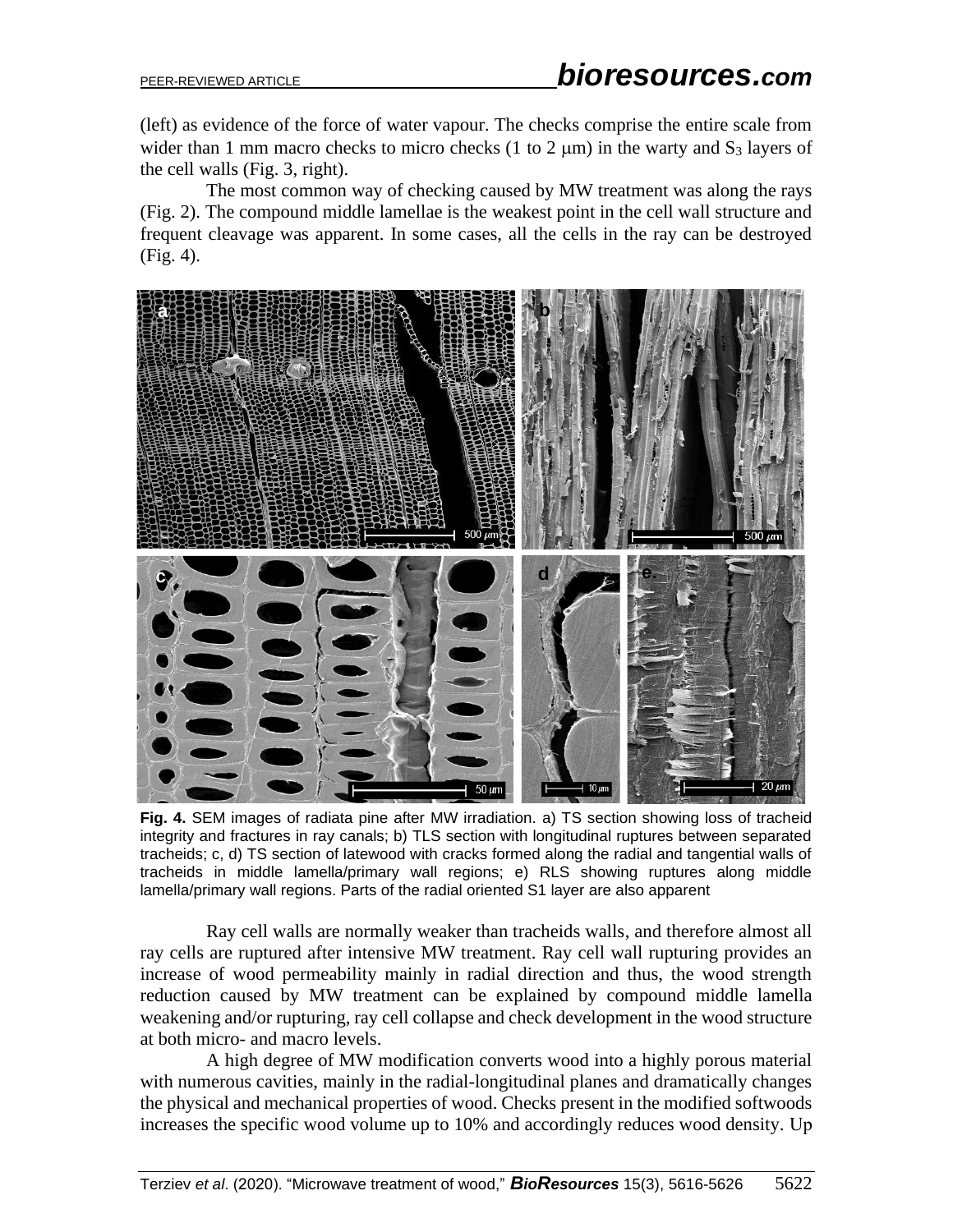to a 4- to 5-fold increase in water uptake of wood relates to a dramatic increase in softwood permeability.

Summarising the results of the study on the radiata pine wood, it is concluded that some of the pit apertures of the MW treated material are torn, which probably contributes to overall easier total penetration of liquids into the wood. There are micro checks in the range of 1 to 2  $\mu$ m, which provide direct access to the S<sub>2</sub> layer in the treated wood. Very fine nano checks (10 to 20 nm) are found in the warty and  $S_3$  layers. Checks in the MW treated wood follow the rays and are wider  $(1 \mu m)$  to 1 mm).

# **Micro Structural of Wood Structure in Norway Spruce**

Observations on irradiated Norway spruce samples showed that at least part of the high frequency energy was concentrated in the compound middle lamellae regions between tracheids, which showed considerable disruption while the tracheid wall structure appeared relatively undamaged (Fig. 5).



**Fig. 5.** SEM images of fresh spruce after MW irradiation. a) TS section showing a general loss of tracheid integrity and fractures in the ray canals; b) TS section of latewood tracheid showing modification of the compound middle lamellae between adjacent tracheids; c) RLS sections showing disruption of the middle lamella regions between axial tracheids; d) TLS section with ruptures in the middle lamellae regions between axial tracheids and ray/tracheid interphases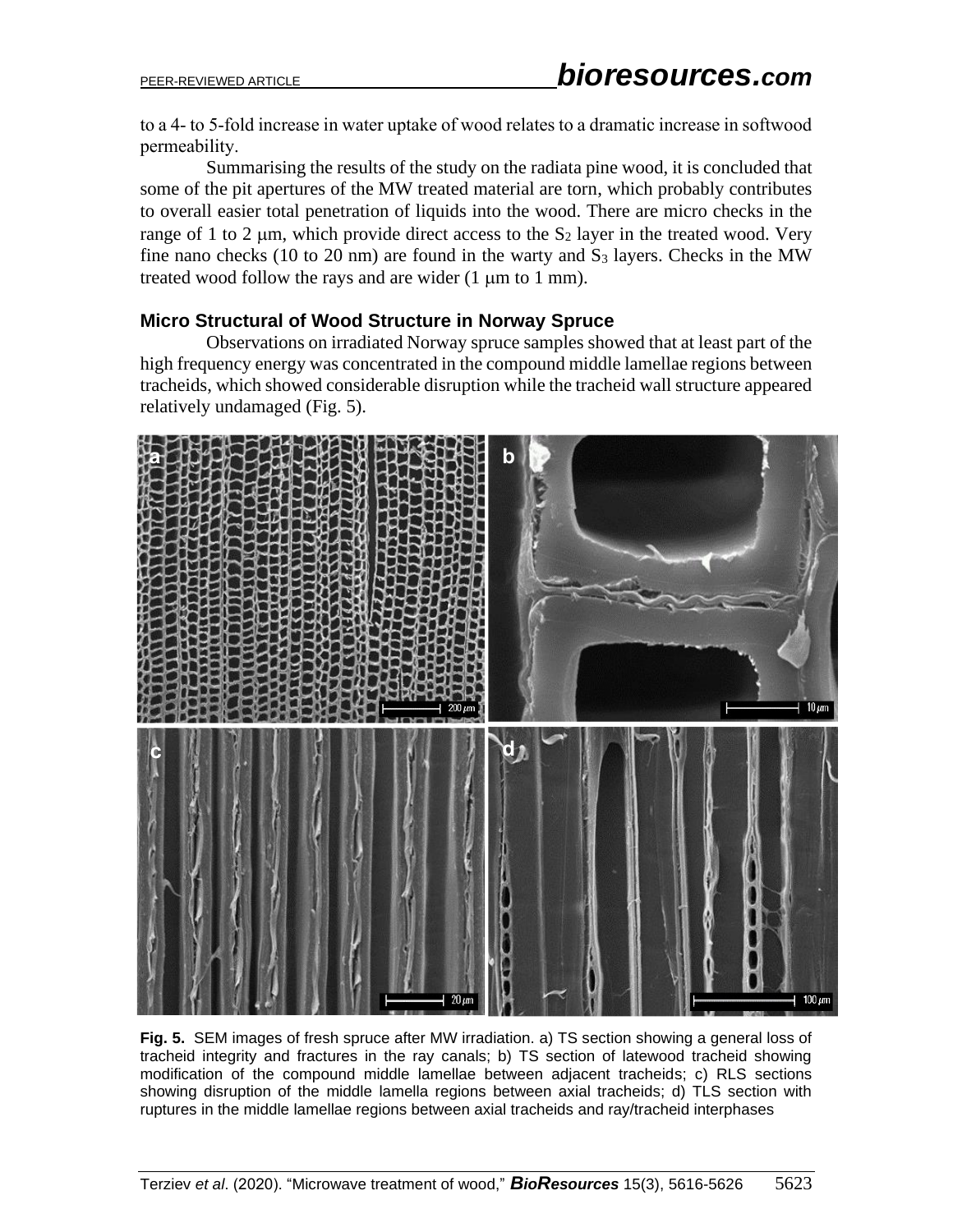Severe checks along the rays comparable with radiata pine were the most obvious checking due to microwave treatment in spruce. The compound middle lamella is the weakest point in the cell wall, and cleavage occurs usually there. The above-mentioned structural changes facilitated the penetration of the preservative during impregnation but also decreased the mechanical properties after the microwave treatment. The density of wood decreased progressively with increased duration of the treatment contributing to a lower strength of the treated wood. The observed changes are proportional to the applied power and duration of treatment. Figures 5b and 5c demonstrate distinct buckling and weakening of compound middle lamella regions between tracheids in late- and earlywood of Norway spruce. Microwave irradiation treatment causes lignin depolymerisation (Scott *et al*. 2002). Another study of the effect of temperature and microwaves on lignin and hemicelluloses (Arshanitsa *et al.* 2016) showed that MW treatment also leads to decomposition and partial destruction of the chemical bonds between the wood main structural polymers.

In a previous study using low intensity MW hardwood treatment, He *et al.* (2017) showed that the shape of the ray cells observed in the tangential-longitudinal direction of wood remained the same, but that vessel tyloses were torn and/or totally destroyed and minor cracks developed in middle lamella regions. Pit membranes observed in the radiallongitudinal direction of the hardwood also appeared damaged after microwave irradiation. The MW treatment increased wood permeability twice as much compared untreated samples. In the present study, the high intensity MW modification used resulted in similar morphological changes of ray cells, pit membranes, and middle lamellae of the cell wall, implying a significant increase in wood permeability of spruce and radiata pine as indicated by the macrostructural changes (Fig. 2).

# **CONCLUSIONS**

- 1. MW treatment caused severe check development along the rays, with the wood density and mechanical features influenced negatively in both radiata pine and Norway spruce. The most probable way of checking due to microwave treatment is along the rays.
- 2. The compound middle lamellae are the weakest regions in the cell wall, and frequent cleavage in this region was apparent. In some cases, all the parenchyma cells in the rays were disrupted. It is expected that the temperature and microwave irradiation on lignin and hemicelluloses affect decomposition and bond destruction between cellulose and lignin and between cellulose and hemicelluloses.
- 3. Some irregular checking in the bordered pits was observed. The checks often followed along the pit aperture and continued into the  $S_2$  layer. The development of checks comprised the entire scale from wider than 1 mm macro checks to micro-checks (1 to 2  $\mu$ m) in the warty and S<sub>3</sub> layers of the cell walls.
- 4. Microwave destruction of different wood structure elements provides an increase in wood permeability for liquids and gases. By governing the applied energy, a better control on the degree of wood modification and permeability increase required for practical MW technology use can be achieved. Knowledge of the effects of MW treatment on wood structure allows assessment of the opportunities for microwave use in wood technology.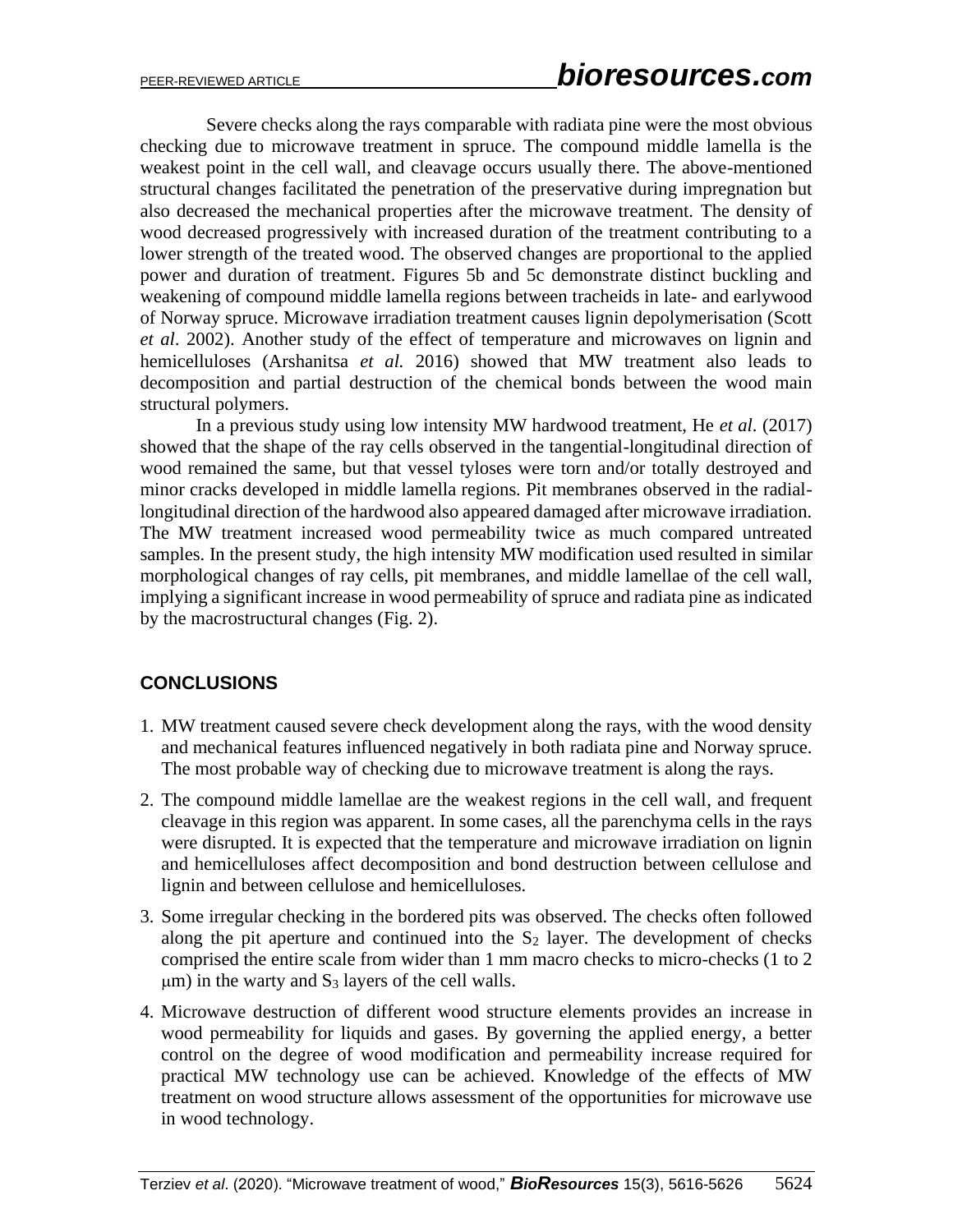## **ACKNOWLEDGMENTS**

The authors thank the financial support granted by the Swedish Research Council for Sustainable Development (FORMAS), to the project "Exploring microwave technology for energy efficient mechanical pulping and increased permeability of spruce wood," grant number 2014-6383-27292-77.

# **REFERENCES CITED**

- [Arshanitsa,](https://pubs-acs-org.ezp.lib.unimelb.edu.au/author/Arshanitsa%2C+Alexandr) A., [Dizhbite,](https://pubs-acs-org.ezp.lib.unimelb.edu.au/author/Dizhbite%2C+Tatiana) T., [Bikovens,](https://pubs-acs-org.ezp.lib.unimelb.edu.au/author/Bikovens%2C+Oskars) O., [Pavlovich,](https://pubs-acs-org.ezp.lib.unimelb.edu.au/author/Pavlovich%2C+Gunars) G., [Andersone,](https://pubs-acs-org.ezp.lib.unimelb.edu.au/author/Andersone%2C+Anna) A., and [Telysheva,](https://pubs-acs-org.ezp.lib.unimelb.edu.au/author/Telysheva%2C+Galina) G. (2016). "Effects of microwave treatment on the chemical structure of lignocarbohydrate matrix of softwood and hardwood," *Energy & Fuels* 30(1), 457- 464. DOI: 10.1021/acs.energyfuels.5b02462
- Antti, A. (1999). *Heating and Drying Wood using Microwave Power*, Ph.D. Dissertation, Luleå University of Technology, Skellefteå, Sweden.
- Antti, A. L., and Perré, P. (1999). "A microwave applicator for on-line wood drying: Temperature and moisture distribution in wood," *Wood Science and Technology* 33, 123-138. DOI: 10.1007/s002260050104
- Avramidis, S., Zwick, R. L., and Neilson, B. J. (1994). "Commercial scale RF/V drying of softwoods. Part I. Basic kiln design considerations," *Forest Products Journal*  46(5), 44-51.
- Avramidis, S., and Zwick, R. L. (1994). "Commercial scale RF/V drying of softwoods. Part II. Drying characteristics and degrade," *Forest Products Journal* 46(6), 27-36.
- Daniel, G., Duchesne, I., Tokoh, C., and Bardage, S. (2004). "The surface and intracellular nanostructure of wood fibres: Electron microscope methods and observations," in: *Proceedings of COST Action: Wood Fibre Cell Walls: Methods to Study Their Formation, Structure and Properties*, Uppsala, Sweden, pp. 87-104.
- Donaldson, L. A. (1987). "S3 lignin concentration in radiata pine tracheids," *Wood Science and Technology* 21, 227-234.
- Hansson, L. (2007). *Microwave Treatment of Wood*, Ph.D. Dissertation, Luleå University of Technology, Skellefteå, Sweden.
- He, X., Xiong, X., Xie, J., Li, Y., Wei, Y., Quan, P., Mou, Q., and Li, X. (2017). "Effect of microwave pre-treatment on permeability and drying properties of wood," *BioResources* 12(2), 3850-3863.
- Leiker, M., and Adamska, M. (2004). "Energy efficiency and drying rates during vacuum microwave drying of wood," *Holz als Roh- und Werkstoff* 62, 203-208.
- Liu, H.-H., Wang, Q.-W., Yang, L., and Cai, Y.-C. (2005). "Modification of larch wood by intensive microwave irradiation," *Journal of Forestry Research* 16 (3), 237-240. DOI: 10.1007/BF02856823
- Oloyede, A., and Groombridge, P. (2000). "The influence of microwave heating on mechanical properties of wood," *Journal of Material Processing Technology* 100, 67- 73. DOI: 10.1016/S0924-0136(99)00454-9
- Perré, P., and Turner, I. W. (1999). "The use of numerical simulation as a cognitive tool for studying the microwave drying of softwood in an over-sized waveguide," *Wood Science and Technology* 33(6), 445-464. DOI: 10.1007/s002260050129
- Perré, P., and Turner, I. W. (2004). "Environmental and energy engineering microwave drying of softwood in an oversized waveguide: Theory and experiment," *AIChE*